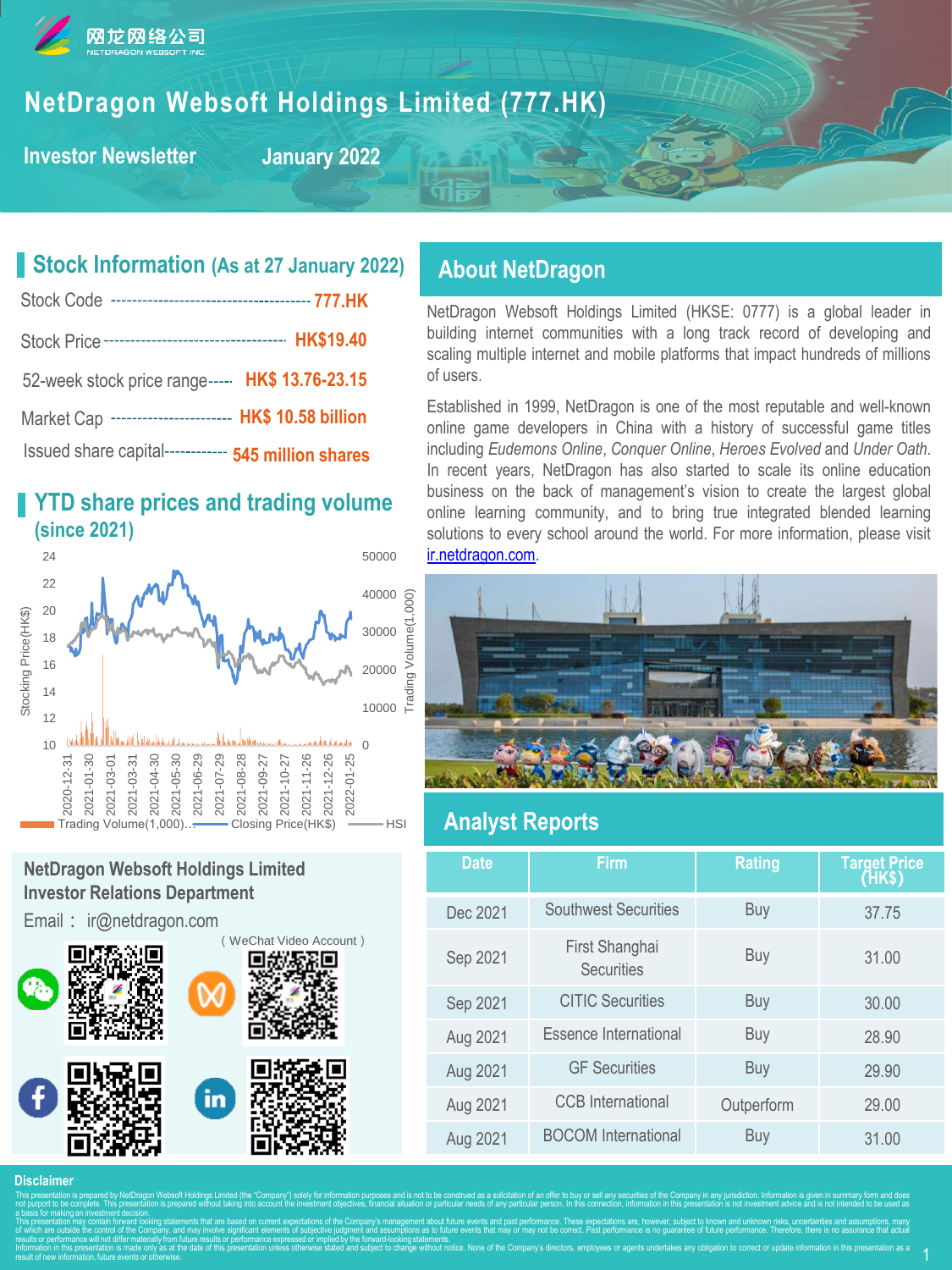# **NetDragon Websoft Holdings Limited (777.HK) - Investor Newsletter <b>January 2022**

# **Efforts to Unlock Valuation**

# **Gradual Reduction in education segmental loss**

- Gaming valuation is currently dragged down by education's loss
- ⚫ Education loss reduced by approximately 30% YoY in 1H21, and continues to drive down

### **Education Spin-off to reduce Conglomerate Discount**

- Listing of education business provides clarity for education valuation
- ⚫ We are currently planning for listing of education business

### **Gravitating towards a rational EdTech valuation**

- The global Covid pandemic has dramatically increased the demand and penetration of blended learning
- As a global market leader, we will continue to benefit from the market's uptrend in the long term

# **Shareholder Value Enhancement Measures**



#### **USD 300M 3-year share buy-back program**  (Up to USD 300M) **+60% 2021 interim dividend YoY growth 3%+ Dividend Yield TTM ROE in the past two years 15%+**

- After the announcement of the share buy-back program, as of 27 January 2022, NetDragon has bought back a total of over 16 million shares, amounting to HK\$298 million (approx. US\$38 million).
- ⚫ NetDragon proposed board meeting on 31 January 2022 to approve the declaration and payment of a **special interim dividend of HKD1.43 per share**. The special dividend is in line with the NetDragon's long term commitment to enhance shareholder value in view of its strong historical operating performance, its significant net cash position and management's confidence in the group's future growth prospects and ability to generate sustained free cash flow. We believe that the group will continue to have ample cash to provide support for future investments in driving long-term growth post distribution of the special dividend.

# **2020 Corporate Achievements & Accolades**

# **NetDragon awarded "2021 China AI + Education Innovation List'' at the World Artificial Intelligence Conference**

(July 2021) NetDragon was awarded "Top 30 China AI + Education Innovation List'' and "Top 10 Smart Solution Brands List'' at the 2021 World Artificial Intelligent Conference jointly organized by the National Development and Reform Commission and other six ministries, representing broad recognition of NetDragon's blended learning strategy and its global vision.

### **NetDragon named "2020-2021 China's Gaming Industry Outstanding Social Responsibility Enterprise"**

(July 2021) NetDragon was named "2020-2021 China's Gaming Industry Outstanding Social Responsibility Enterprise" by People's Daily Online . NetDragon has won the award for three consecutive years for its efforts in fulfilling social responsibility on multiple dimensions such as economy, society and technology.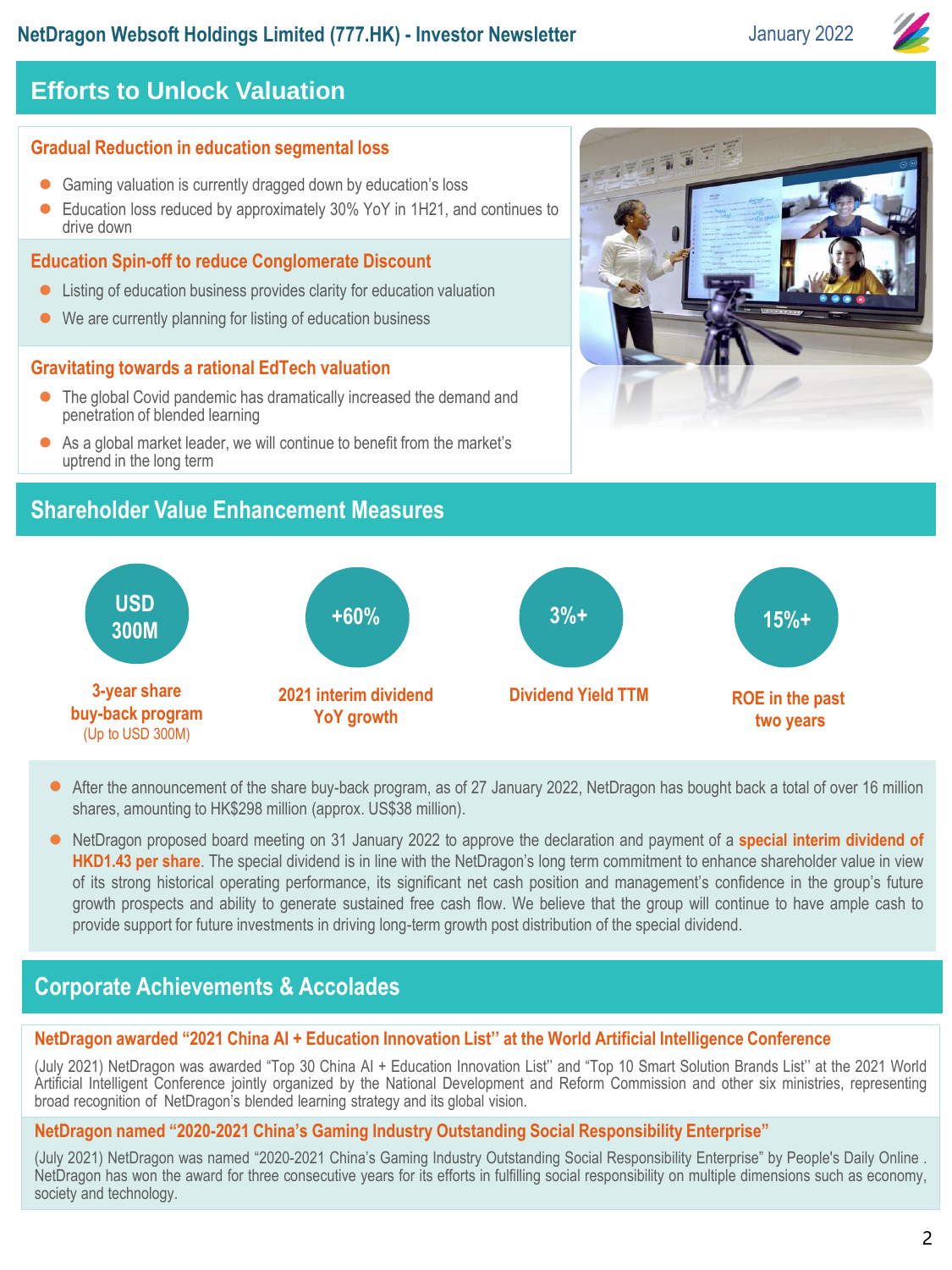

# **2020** Corporate Achievements & Accolades

### **NetDragon shortlisted in CIWEEK's "Top 50 Gaming Company Metaverse Index''**

(November 2021), NetDragon was selected by CIWEEK in the "2021 Top 50 Gaming Company Metaverse Index'' list and was ranked ninth in the list.

#### **NetDragon named "China's top 100 Internet Enterprises" for 9 consecutive years**

(November 2021), NetDragon was shortlisted among "2021 China's Top 100 Internet Enterprises'' for nine consecutive years by Internet Society of China.

### **NetDragon Named "The Best Value Education Company" at Golden Hong Kong Stocks Awards 2022**

(January 2022), NetDragon was named "The Best Value Education Company" at the Sixth Golden Hong Kong Stock Awards Ceremony. This award represents the capital market's recognition and support on NetDragon's achievements in education business.



# **Growth Drivers**

#### **Education Business**

- Growing global penetration of classroom interactive display technology and demand for blended learning model boosted by the pandemic, which will be a driver of our Promethean classroom solution revenue (Promethean is a global market leader in this business with distribution channels covering over 100 countries around the world)
- Growing traction of our unique toG top-down model to drive country-wide adoption of our one-stop blended learning solutions in multiple countries (including Egypt, Thailand, Ghana, etc.) with extremely low customer acquisition costs; Aiming towards a multi-pronged revenue model to drive long-term exponential growth, with long-tail education content and service revenue
- ⚫ Executing our go-to-market strategy of "2G+2B'' which is highly compatible with the new policy environment in China to seize the strategic opportunity of "New Education Infrastructure'' \*
- Country-wide rollout of the primary and secondary school NCET virtual experiment teaching project through a distributor model to achieve SaaS monetization for our proprietary VR Lab product, as well as a broader partnership with NCET in AI, online learning, and gamified education (Note: The National Center for Educational Technology, or NCET, is a unit directly affiliated to the Chinese Ministry of Education)
- ⚫ Increase in our product focus resulting in substantial cost cutting measures for our domestic education business, together with the strategic integration of our key overseas subsidiaries Promethean and Edmodo, to effectively reduce the costs of our education business and narrow its segmental loss

#### **Gaming Business**

- ⚫ NetDragon's core genre MMORPG (contributing 96% of 1H 2021 gaming revenue) is a top 3 online gaming genre in terms of total addressable market size in China, and Chinese MMORPG mobile games revenue is expected to grow at 18% CAGR from 2020 to 2024 according to Frost & Sullivan
- ⚫ Maximization of IP values by leveraging current combined registered user base of over 700 million
- ⚫ Expansion of gaming portfolio under our flagship IPs through content rejuvenation and genre diversification
- ⚫ Expansion of our IPs into key strategic overseas markets
- ⚫ Successful launch of our new ACGN IP mobile game *Under Oath* in December 2021

#### **Metaverse**

- ⚫ Expansion into blockchain-based games (currently in planning stage) following the successful sale of our Neopets NFTs in November 2021
- Planning to capitalize on metaverse opportunities by leveraging our broad portfolio of metaverse-enabling technologies (including VR, AI, fintech, speech, hologram, etc.), as well as our existing products with metaverse features such as VR lab and AI courseware

\*New Education Infrastructure in China, which is an important part of the country's new infrastructure, is led by informatization and focusing on information networks, platform systems, digital resources, smart campuses, innovative applications and credible security, etc. 3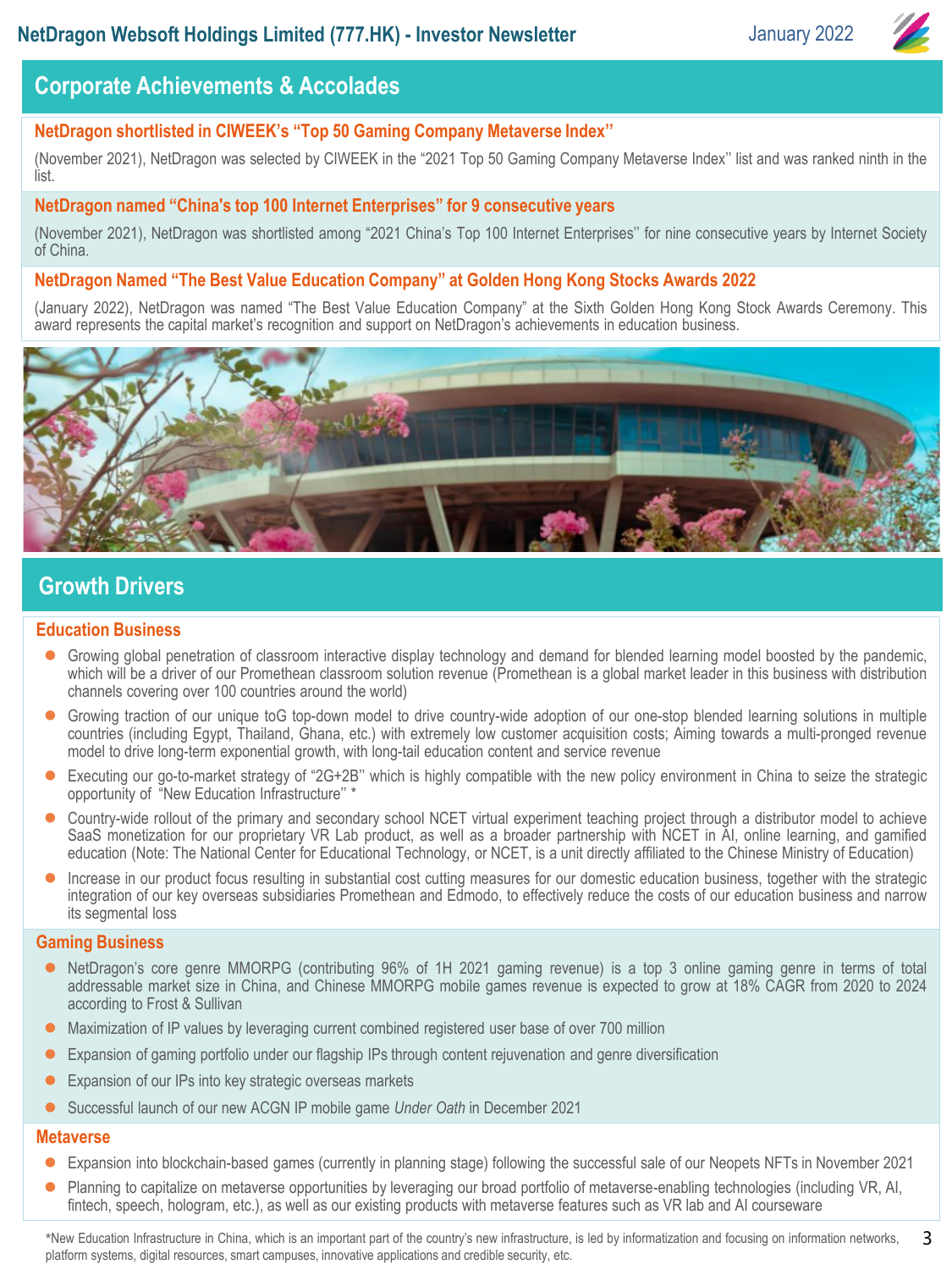

# **Business Development**



### *Conquer Online* **launches new expansion pack "Awakening of Archer"**

(8 July,2021) *Conquer Online* launched a new expansion pack "Awakening of Archer", adding new battle suit system and bringing a variety of gameplay and brand-new experience through crossbows, flying swords and bows to meet the needs of users at different levels.



#### *Eudemons Online* **launches 2021 annual expansion pack "Mysterious World of Shan Hai Jing: Prelude"**

(25 July,2021) *Eudemons Online* launched new expansion pack "Mysterious World of Shan Hai Jing:Prelude", adding the elements of "The Classic of Mountains and Seas" and creating characters such as Houyi and Ninetailed Fox, leading to optimal integration of the game with traditional culture.





# **NetDragon's Subsidiary Neopets, Inc. completed successful sale of the Neopets Metaverse Collection NFTs**

*Eudemons Online Pocket Version* **and** *Eudemons Online* **launch new expansion pack "Deity Rising"** (17-27 September,2021) *Eudemons Online Pocket Version* and *Eudemons Online* launched new expansion pack

(12-15 November,2021) NetDragon's Subsidiary Neopets, Inc., completed the sale of digitally created NFTs, known as the Neopets Metaverse Collection. In total, 4,233 NFTs were sold in exchange for 8,708 SOLs (Solana). Going forward, NetDragon intends to further develop the blockchain-based metaverse game related to Neopets IP.



#### **Brand new ACGN IP mobile game** *Under Oath* **starts open beta testing on all platforms**

"Deity Rising" to enhance gameplay experience with new content and rich welfare activities.

(December,2021) Brand new ACGN IP mobile game *Under Oath*, developed by NetDragon and exclusively published by bilibili game, started open beta testing on all platforms. This next generation JRPG mobile game was designed with delicate animation, grand worldview and unique battle system.



#### *Eudemons Online* **launches new expansion pack "Mysterious World of Shan Hai Jing: Divine Eudemon Rising"**

(17 December 2021) *Eudemons Online* launched a brand new expansion pack "Mysterious World of Shan Hai Jing: Divine Eudemon Rising". This expansion pack features an integration of the game with the Chinese classical legend "The Classic of Mountains and Seas", where mythological beasts of mountains and seas such as Suanni and Jingwei will offer substantial enrichment of gameplay.

# **New Game Performance**



NetDragon's brand-new IP mobile game *Under Oath* launched its open beta testing on all platforms in December. *Under Oath* is an ACGN mobile game, it creates a unique card battle mode and represents NetDragon's breakthrough in the category of adventurous card mobile games.

The game has received significant interest, with more than **1 Million** DAU and ranked **No.1** on iOS App Store's download chart and Tap Tap card game chart.

### **Games Pipeline**



\* Already gained approval from regulator